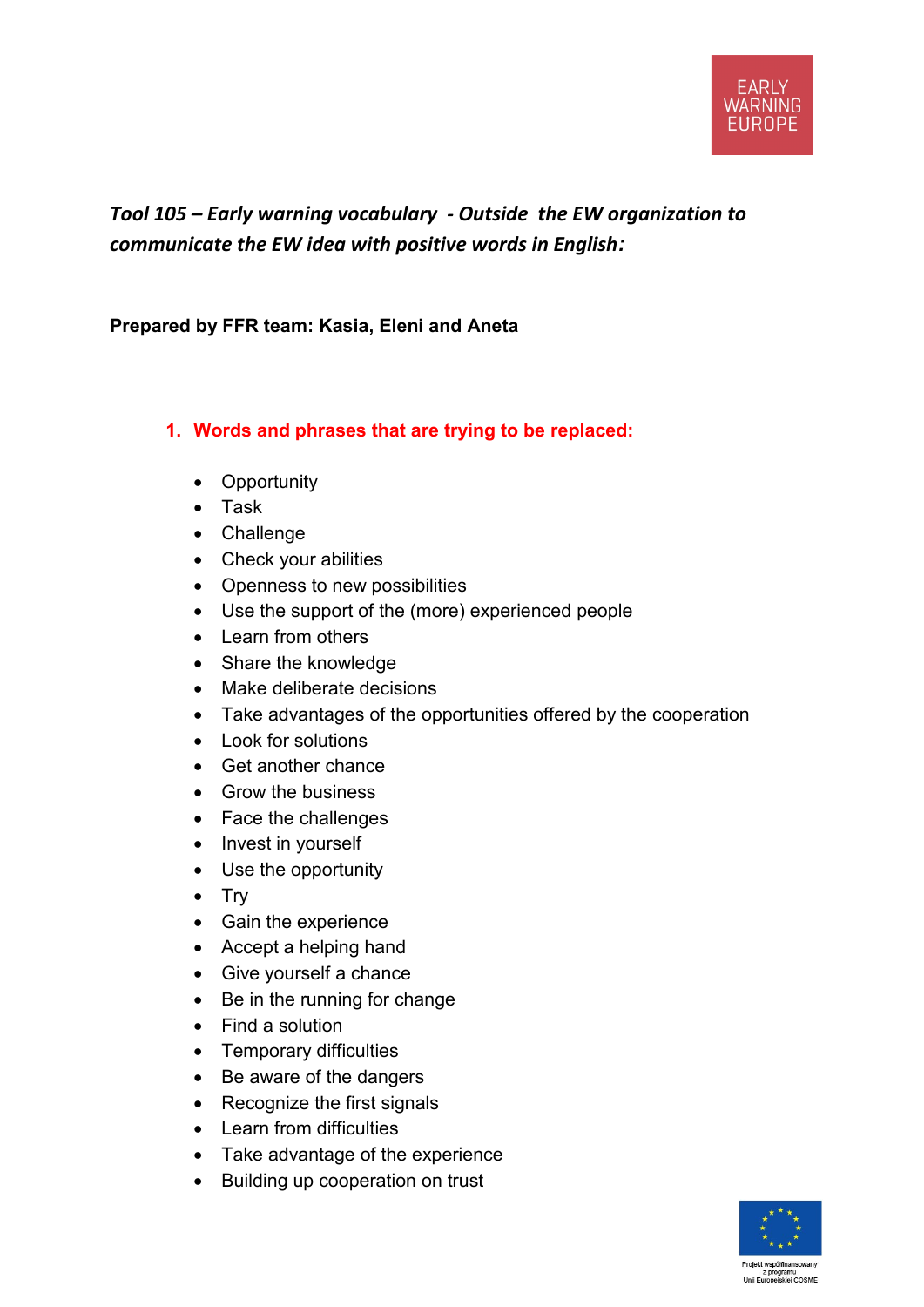

- Social capital
- Entrepreneur in distress
- The ability to get on with something
- Open for the change
- React early
- The gene of entrepreneurship
- Community of responsible entrepreneurs
- Learn from other's experience
- Strength of the economy
- Good practice
- Responsible entrepreneurs
- Prevention of the crisis
- Kind support
- Strength of the cooperation

## **2. [The](http://pl.pons.com/t%C5%82umaczenie/angielski-polski/the) [words](http://pl.pons.com/t%C5%82umaczenie/angielski-polski/words) [and](http://pl.pons.com/t%C5%82umaczenie/angielski-polski/and) [phrases](http://pl.pons.com/t%C5%82umaczenie/angielski-polski/phrases) [that](http://pl.pons.com/t%C5%82umaczenie/angielski-polski/that) are [tryi](http://pl.pons.com/t%C5%82umaczenie/angielski-polski/try)ng [to](http://pl.pons.com/t%C5%82umaczenie/angielski-polski/to) be [avoide](http://pl.pons.com/t%C5%82umaczenie/angielski-polski/avoid)d in external communication Of EW project and idea:**

- Problem
- Risk
- Troubles
- Complicated situation
- Defeat
- Obstacles
- Accept a help from others
- Listen to others
- Business failure
- Difficulty
- Insolvency of a company
- Danger
- Bankruptcy
- Fear of the unknown
- Mistakes
- Crisis
- Trimming
- Doldrums
- Depression
- Defeated